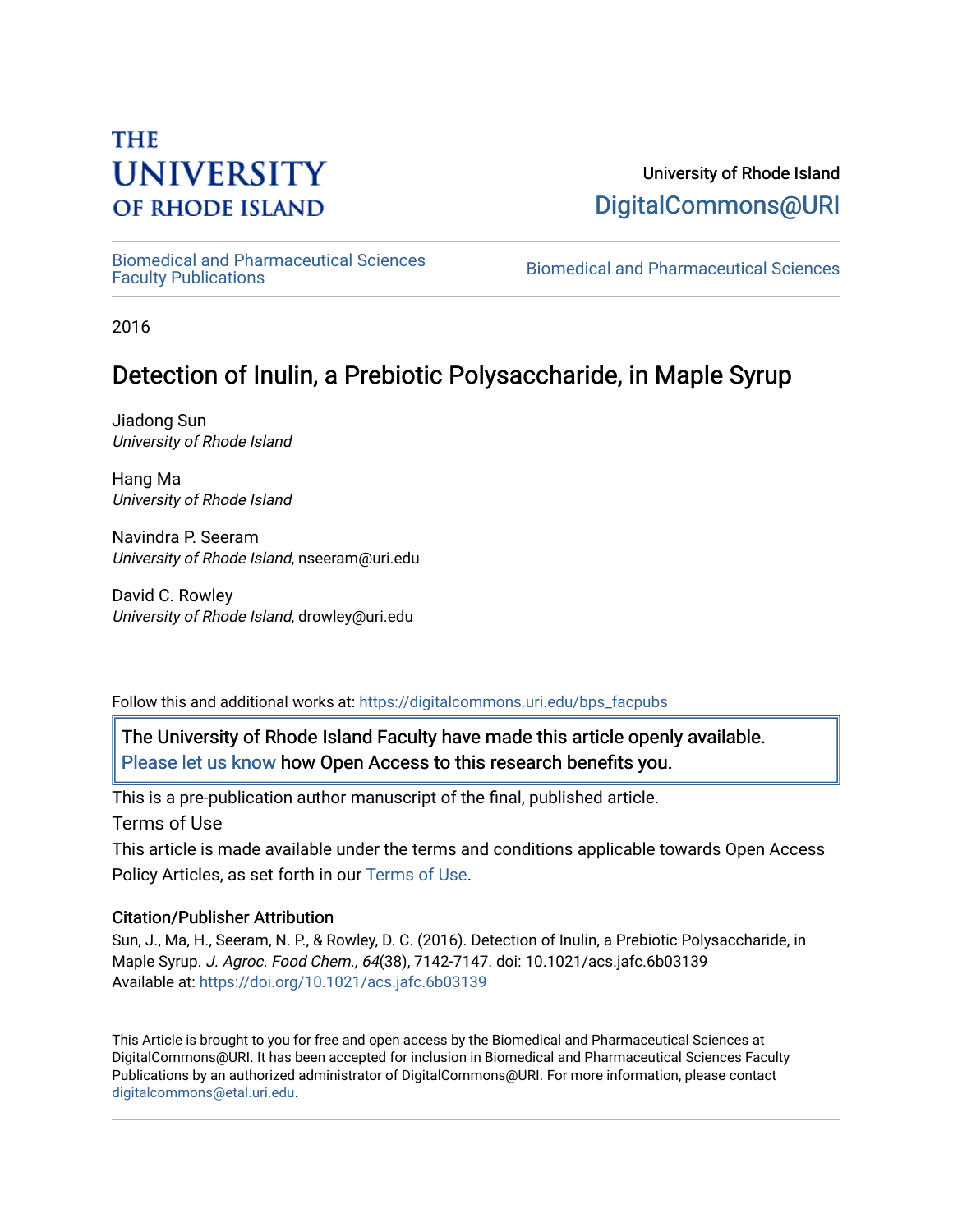

# **HHS Public Access**

Author manuscript J Agric Food Chem. Author manuscript; available in PMC 2018 February 20.

Published in final edited form as:

J Agric Food Chem. 2016 September 28; 64(38): 7142–7147. doi:10.1021/acs.jafc.6b03139.

# **Detection of Inulin, a Prebiotic Polysaccharide in Maple Syrup**

## **Jiadong Sun**, **Hang Ma**, **Navindra P. Seeram**\* , and **David C. Rowley**\*

Department of Biomedical and Pharmaceutical Sciences, College of Pharmacy, University of Rhode Island, Kingston, RI 02881, USA

# **Abstract**

Maple syrup is a widely consumed plant-derived natural sweetener produced by concentrating xylem sap collected from certain maple (Acer) species. During thermal evaporation of water, natural phytochemical components are concentrated in maple syrup. The polymeric components from maple syrup were isolated by ethanol precipitation, dialysis, and anion exchange chromatography and structurally characterized by glycosyl composition analysis, glycosyl linkage analysis, and nuclear magnetic resonance spectroscopy. Among the maple syrup polysaccharides, one neutral polysaccharide was characterized as inulin with a broad molecular weight distribution, representing the first isolation of this prebiotic carbohydrate from a xylem sap. In addition, two acidic polysaccharides with structural similarity were identified as arabinogalactans derived from rhamnogalacturonan type I pectic polysaccharides.

# **TOC image**



#### **Keywords**

maple syrup; polysaccharide; inulin; arabinogalactan

# **INTRODUCTION**

Maple syrup is a natural sweetener produced from concentrated xylem sap collected from certain maple (genus *Acer*) species, primarily the sugar maple (*Acer saccharum* Marsh).<sup>1,2</sup> The sugar maple is widely distributed in the northeastern region of North America with the

<sup>\*</sup>Corresponding Authors: (N.P.S.) Phone/fax: +1 (401)-874-9367/5787; nseeram@uri.edu; (D.C.R.) Phone/fax: +1 (401)-874-9228/5787; drowley@uri.edu.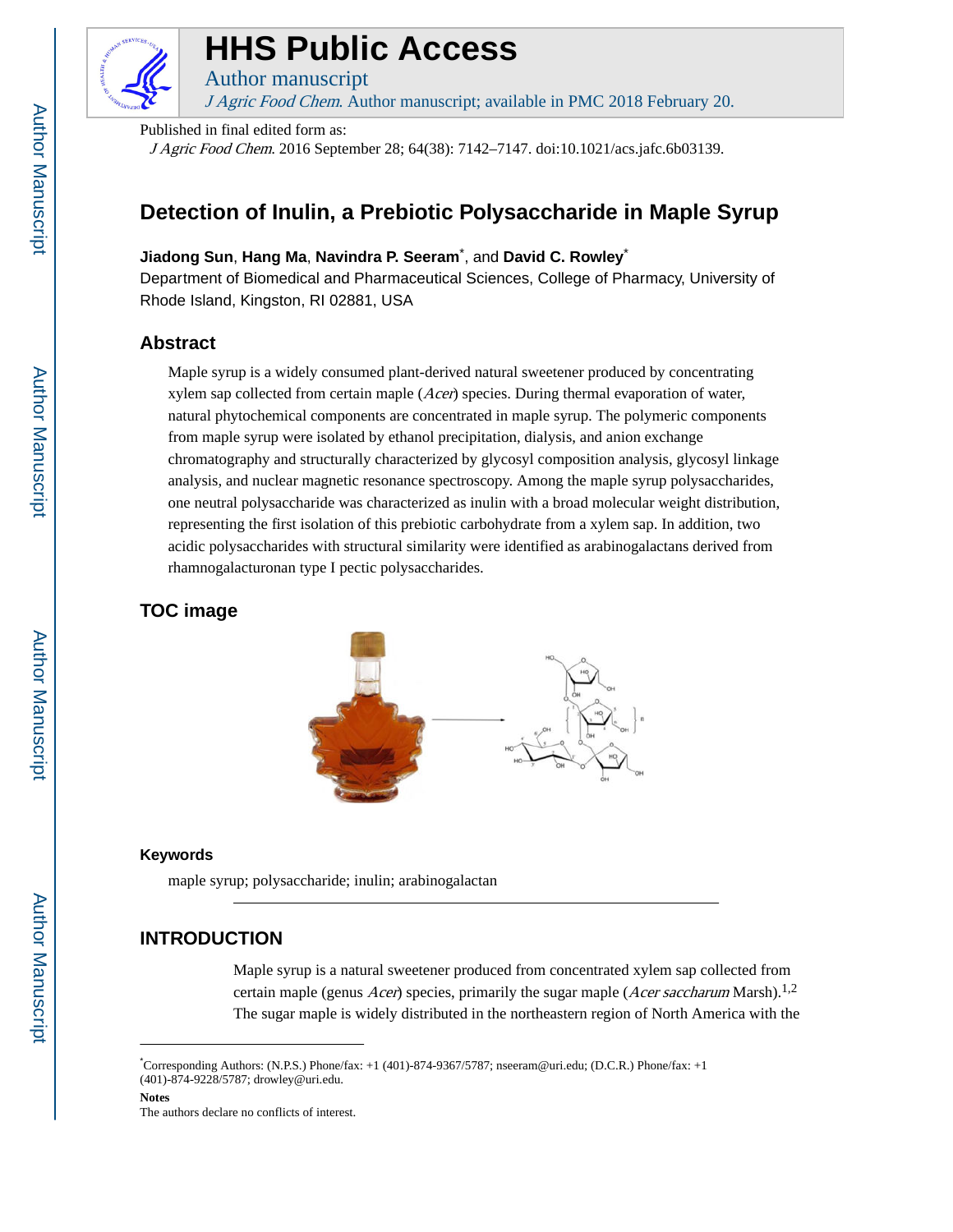majority of maple syrup being commercially produced in this region, primarily in Quebec, Canada.<sup>2</sup> Maple syrup is of great economical importance to the eastern North American region since it is the largest commercially produced and consumed tree-sap derived food product worldwide.<sup>3</sup> As a commercial product that requires minimal processing (thermal evaporation), maple syrup contains several phytochemicals, primarily (poly)phenolics, which have been reported to impart a variety of biological effects. While sucrose is the major component in maple syrup, this plant-derived natural sweetener also contains simple sugars (glucose and fructose), amino acids, minerals (e.g. potassium, calcium, and magnesium), vitamins (e.g. B2 and niacin), organic acids (e.g. succinic and fumaric acid), and complex carbohydrates.<sup>1</sup> Among the various chemical constituents reported from maple syrup, biological evaluation has primarily focused on its diverse phenolic components. For instance, phenolic-enriched extracts of maple syrup have been reported to show anti-oxidant, anti-mutagenic, anti-cancer, anti-inflammatory and anti-neurodegenerative effects.<sup>3-7</sup>

In contrast to the phenolic components of maple syrup, molecules of larger molecular weight, such as oligosaccharides and polysaccharides, have been less investigated. Previous reports have identified dextran, arabinogalactan and rhamnogalacturonan in maple syrup.8,9 These biopolymers are derived from primary cell wall components of maple trees.

In this study, an inulin type fructan has been isolated for the first time from maple syrup. Inulins are commercially extracted from chicory root and used as dietary fiber in the food industry.10,11 As one type of poly-fructan, the inulin structure features a polydisperse molecular size and is a non-branched polymer consisting exclusively of β-1,2-frucosyl linkages between fructosyl residues and a terminal glucose.<sup>12,13</sup> Inulin is generally believed to be synthesized from sucrose by fructosyltransferases and to serve as energy storage.<sup>10</sup> Because the linkage type within inulin is resistant to hydrolysis by human digestive enzymes, inulin is considered a non-digestive polysaccharide, which makes its biological effects reside in its interactions with the human lower gastrointestinal tract, primarily in the  $\text{colon}^{10,14,15}$  Inulin-type fructans have been reported to benefit immune systems by interacting with gut lymphoid tissues, $16,17$  colon health by selectively promoting the growth of bifidobacteria and lactobacilli probiotic bacteria,18,19 and cardiovascular systems by decreasing cholesterol and triglyceride levels in serum.10,20

## **MATERIALS AND METHODS**

#### **Materials**

Maple syrup (grade C, 40 L) was shipped frozen to our laboratory by the Federation of Maple Syrup Producers of Quebec (Longueuil, Quebec, Canada) and stored at −20 °C. Solvents for nuclear magnetic resonance (NMR) spectroscopy were purchased from Cambridge Isotope Laboratories, Inc. (Andover, MA). All other chemicals were purchased from Sigma-Aldrich (St. Louis, MO) unless otherwise specified.

#### **Total carbohydrate content determination**

Total carbohydrate content assay was performed in microtiter plates using a colorimetric assay as previously described.<sup>21</sup> Briefly, in each well of a 96-well microtiter plate, 30  $\mu$ L of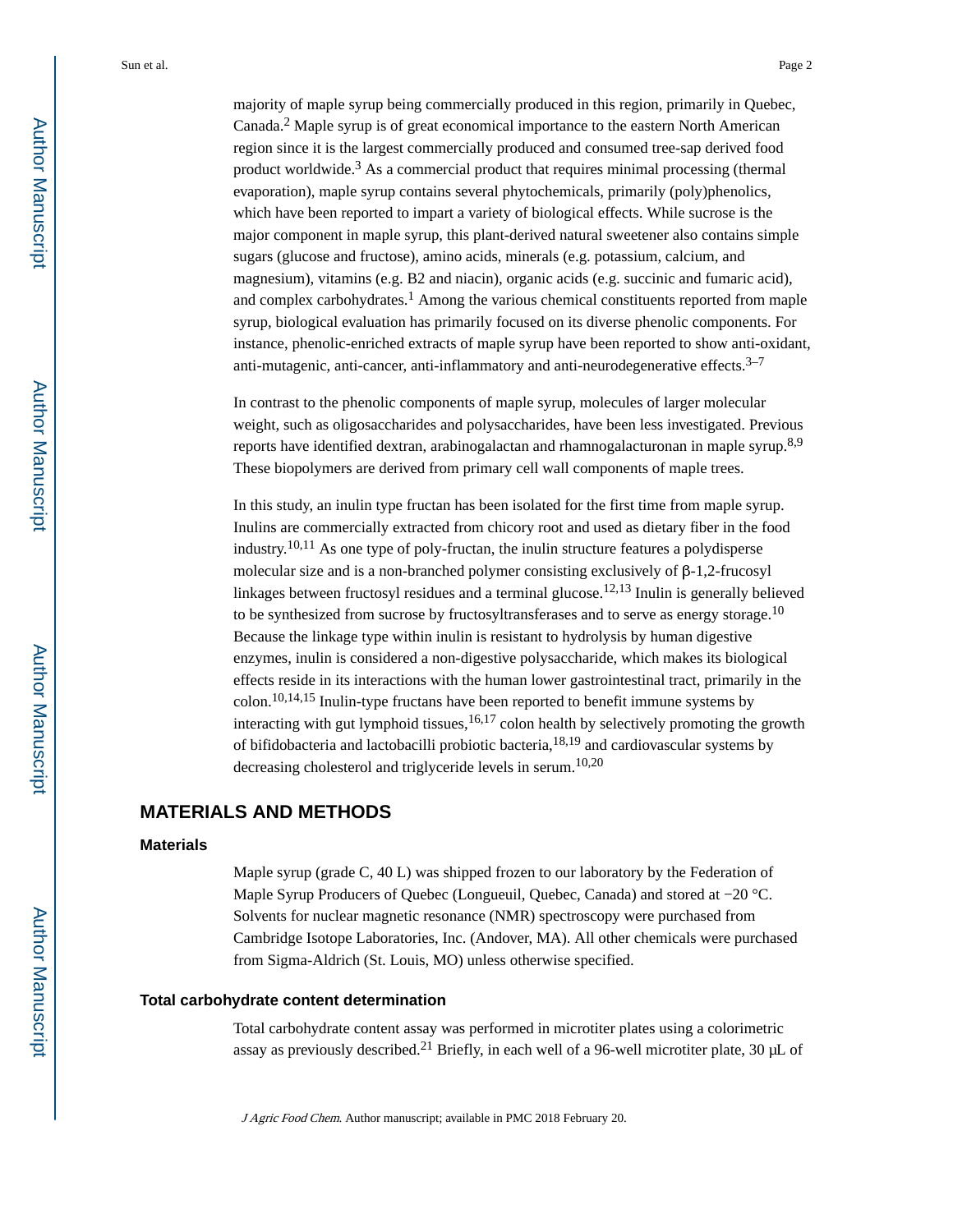each fraction was added to 100 μL concentrated sulfuric acid and 20 μL 5% phenol solution. The microtiter plates were then incubated at 90 °C for 5 min and recorded for absorbance at490 nm using a Spectramax M2 microplate reader (Molecular Devices, Sunnyville, CA). Glucose was used as the standard for the total carbohydrate content assay.

#### **Extraction of maple syrup polysaccharides**

Maple syrup (300 mL, 412 g) was first diluted with 450 mL distilled water followed by 95% ethanol to achieve a 60% ethanol/water solution. Crude polysaccharides were precipitated at −20 °C overnight. Precipitates were centrifuged and dried by sequential solvent exchanges with 100% ethanol and ether. The supernatants were combined and diluted with 95% ethanol to create an 80% ethanol/water solution, resulting in additional precipitation of polysaccharides as described above. Dry precipitates were re-dissolved in 50 mL distilled water and dialyzed through a membrane with molecular weight cut-off (MWCO) of 12,000-14,000 (Spectrum Laboratories, Inc., Rancho Dominguez, CA) against distilled water with stirring for 48 h. The retained polysaccharides were lyophilized to obtain Fr.1 (30) mg) from the 60% ethanol precipitation and Fr.2 (23 mg) from the 80% ethanol precipitation, respectively.

#### **Purification of polysaccharides**

Polysaccharides were fractionated on a Hiprep Q Sepharose anion exchange column (100  $mm \times 16 mm$  i.d., GE Healthcare Life Sciences, Pittsburgh, PA). 20 mg of Fr.1 were firstly eluted with 65 mL distilled water and then a linear gradient of NaCl (0-1 M) for 200 mL at 5 mL/min (Figure 1). 20 mg of Fr.2 were subjected to the same anion exchange chromatography. The eluate was collected in 5 mL fractions and pooled by total carbohydrate content. All fractions were dialyzed (MWCO 12,000-14,000) against distilled water with stirring for 48 h and lyophilized to obtain Fr.1-1 (10.5 mg, 0.004%, w/w), Fr.1-2 (5.5 mg, 0.002%, w/w), Fr.2-1 (1.1 mg, 0.0003%, w/w) and Fr.2-2 (8.3 mg, 0.002%, w/w).

#### **Homogeneity and molecular size**

The homogeneity and molecular sizes of polysaccharides were analyzed using a high performance size exclusion column TSK-gel G3000PW (300 mm × 7.5 mm i.d., TOSOH, Tokyo, Japan) at 40 °C on a Hitachi LaChrom Elite HPLC (Hitachi, Tokyo, Japan) equipped with a refractive index (RI) detector. Standard curves for molecular size determinations were generated using dextran standards (1000, 5000, 12,000, 25,000, 50,000, 80,000 and 150,000 Da).

#### **Glycosyl composition analysis**

Glycosyl composition analysis was accomplished with polysaccharide acid hydrolysates using high performance anion exchange chromatograph with pulsed amperometric detection (HPAEC-PAD) as previously described.22 Briefly, 500 μg of Fr.1-1, Fr.1-2, Fr.2-1 and Fr.2-2 were hydrolyzed with 200 μL of 2M trifluoroacetic acid (TFA) in sealed ampoules at 120 °C for 2 h. The resulting hydrolysates were dried with a stream of nitrogen gas. 200 μL of isopropanol was added and dried by nitrogen gas. This process was repeated twice to remove residual TFA. Due to the fragility of fructose under acidic conditions, an alternate mild acid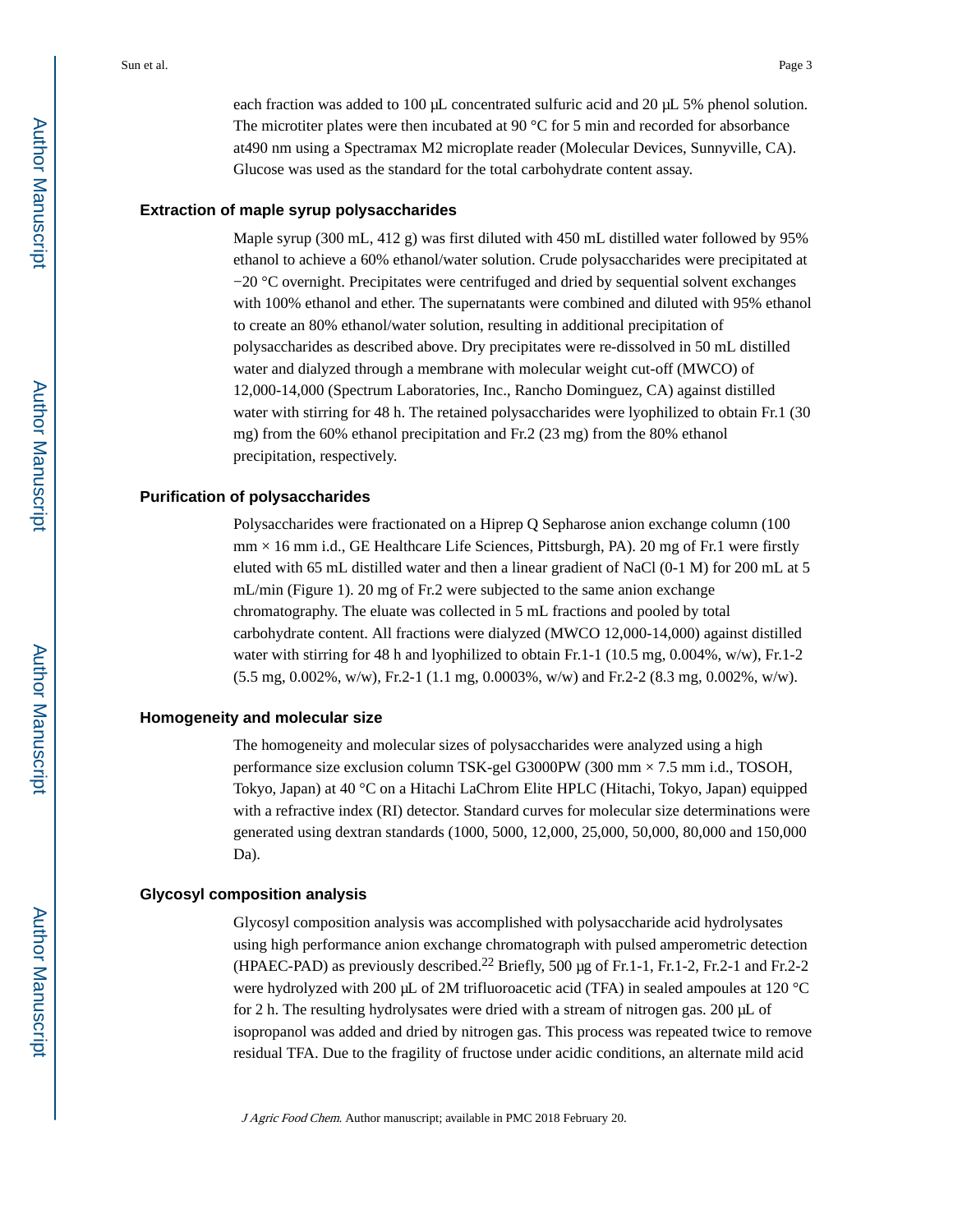hydrolysis for Fr.1-1 was performed.23 200 μg Fr.1-1 were hydrolyzed with 200 μL 0.2% TFA in sealed ampoules at 90 °C for 1 h.

Hydrolysates from both hydrolytic reactions were separated on a Hamilton RCX-30 column (250 mm × 4.6 mm i.d., Metrohm, Herisau, Switzerland) on a 9600 Professional IC Vario ion chromatograph with a 945 Professional Vario IC pulsed amperometric detector (Metrohm, Herisau, Switzerland). Monosaccharide standard curves for fucose, arabinose, xylose, rhamnose, galactose, glucose, fructose, galacturonic acid and glucuronic acid were created by HPAEC-PAD on the same column. Each monosaccharide and uronic acid was dissolved in distilled water at six concentrations (10, 20, 50, 100, 500, and 1000 ppm) and an aliquot of 10 μL was injected. Standard curves were created by plotting area under curves (AUCs) with concentrations. For analyzing fucose, arabinose, xylose, rhamnose, galactose, and glucose, the column was eluted with isocratic 16 mM NaOH over 40 min. For analyzing fructose, the column was eluted with isocratic 100 mM NaOH over 20 min. For analyzing glucuronic and galacturonic acids, the column was eluted with isocratic 20 mM sodium acetate in 100 mM NaOH over 20 min.

#### **Glycosyl linkage analysis**

Glycosyl linkage analysis was performed as previously described.<sup>24</sup> 800 μg Fr.1-1, Fr.1-2, Fr.2-1 and Fr.2-2 were stirred overnight in 300 μL dimethyl sulfoxide (DMSO). Intact polysaccharides were thrice permethylated in anhydrous DMSO solution of NaOH and methyl iodide for 20 min. The permethylated polysaccharides were extracted with methylene chloride and then hydrolyzed with 200 μL of 2M TFA at 120 °C for 2 h. Permethylated Fr. 1-1 was hydrolyzed with 200  $\mu$ L 0.2% TFA at 90 °C for 1 h. Hydrolysates were dried with N2 gas and residual TFA was removed by repeatedly drying with isopropanol. The partially methylated hydrolysates were reduced with NaBD4 and then acetylated with acetic anhydride. The resulting partially methylated acetic acetates (PMAAs) were analyzed on a Series 6890 gas chromatography (Agilent Technologies, Santa Clara, CA) coupled with a mass selective detector (MSD) on a Supelco SP-2330 capillary column (30 m  $\times$  0.25 mm i.d., Sigma-Aldrich). The oven temperature was held at 80  $\degree$ C for 2 min and increased to 170 °C at 30 °C/min, then to 240 °C at 4 °C/min, and held for 5 min.

#### **Nuclear Magnetic Resonance (NMR)**

The <sup>1</sup>H and <sup>13</sup>C NMR spectra and two-dimensional COSY, TOCSY, HSQC and HMBC data were recorded on a Varian 500 MHz NMR spectrometer equipped with a 5 mm OneNMR probe (Agilent Technologies). The samples were  $D<sub>2</sub>O$  exchanged twice and dissolved in D2O (0.5 mL, 99.96%). All spectra were recorded at 25 °C.

# **RESULTS AND DISCUSSION**

Crude polysaccharides Fr.1 and Fr.2 were fractionated using a semi-preparative Q Sepharose anion exchange column and polysaccharide- enriched fractions were pooled based on a total carbohydrate content assay.<sup>21</sup> While subject to few interferences, this colorimetric assay is highly sensitive and has wide applicability for estimating the carbohydrate contents of plant natural products.22 The elution profiles (Figure 1) showed that Fr.1 contained a neutral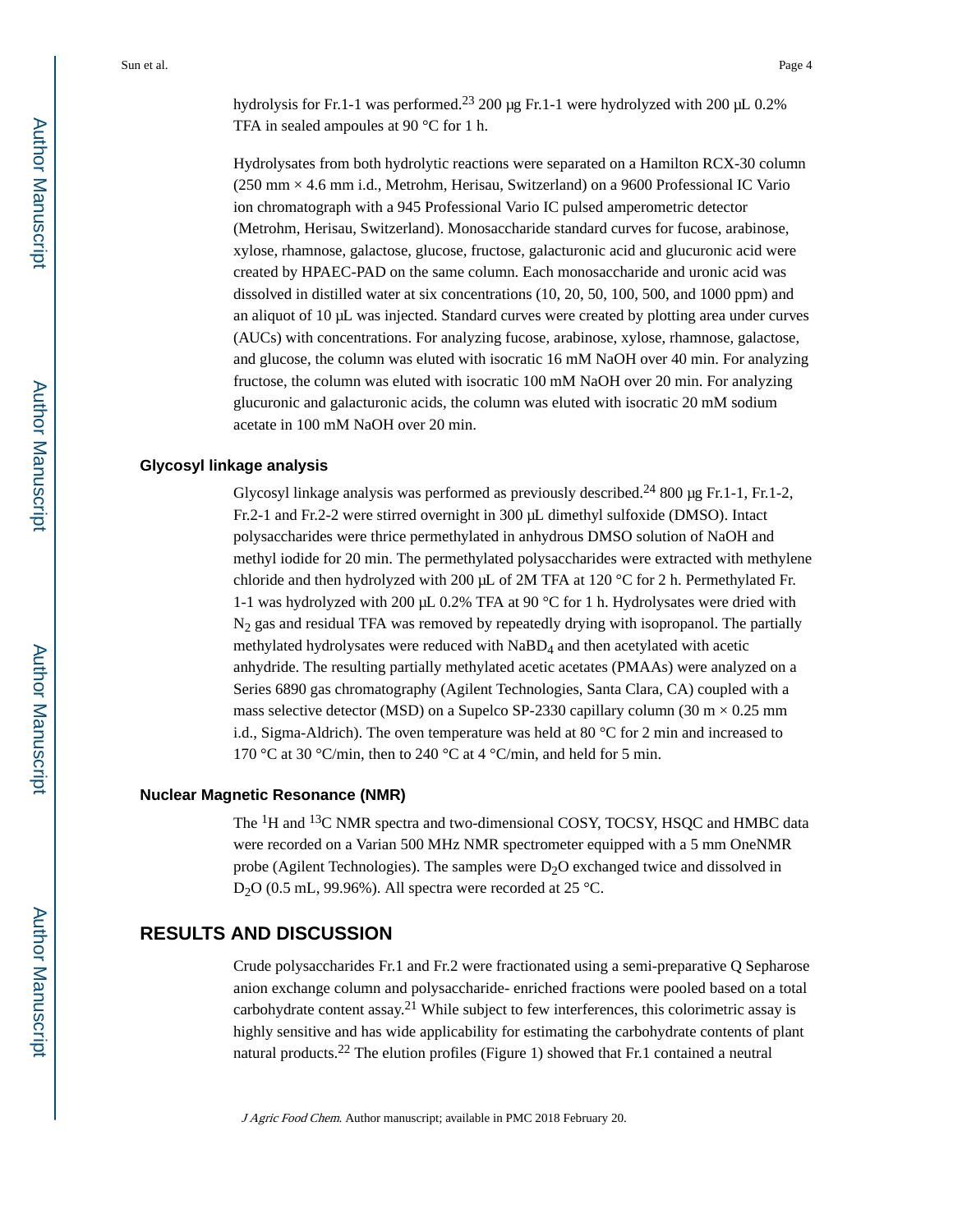polysaccharide fraction Fr.1-1 and an acidic polysaccharide fraction Fr.1-2. Similarly, Fr.2 also contained a neutral polysaccharide fraction Fr.2-1 and an acidic polysaccharide fraction Fr.2-2.

The molecular sizes of the purified polysaccharide components were analyzed by HPSEC-RI. The dispersal of Fr.1-1 across a broad region of elution volume indicated that Fr.1-1 was comprised of polydisperse and large molecular weight (>12,000 Da) polymers. Elution profiles of Fr.1-2 and Fr.2-2 showed symmetric peaks, indicating the molecular weights of Fr.1-2 and Fr.2-2 to be approximately 140,000 Da and 70,000 Da, respectively. Due to the limited quantity of Fr.2-1 and sensitivity of the RI detector, the molecular size of Fr.2-1 was not successfully measured.

The glycosyl and linkage compositions of the purified polysaccharides were evaluated as follows. Because fructose is easily degraded, Fr.1-1 was hydrolyzed with two hydrolytic conditions. Hydrolysis with 2M TFA at 120  $^{\circ}$ C for 2 h totally degraded fructose, leaving only glucose detectable in the HPAEC profile. Mild acid hydrolysis of Fr.1-1 using 0.2% TFA at 90 °C for 1 h was performed to hydrolyze the glycosidic bonds between fructose residues and preserve the resulting monosaccharides. By comparison to the standard curves, the glycosyl composition of Fr.1-1 (Table 1) contained primarily fructosyl (96%) and glucosyl (4%) residues, which suggested that Fr.1-1 is a poly-fructan with minor inclusion of glucose. The presence of 2-fructosyl residues indicated that the fructosyl residues were linked at position 2, which is characteristic for inulin. Inulin contains a non-branched 1,2 linked fructosyl backbone and terminates with a glucosyl residue  $(GF_n)$  (Figure 2).<sup>12</sup> The neutral monosaccharide compositions of Fr.1-2, Fr.2-1 and Fr.2-2 were analyzed on HPAEC-PAD and eluted with isocratic 16 mM NaOH for improved resolution. Neutral polysaccharide Fr.2-1 was composed of arabinosyl (25%), galactosyl (35%) and glucosyl (40%). Together with the presence of a terminal arabinosyl, 3- and 3,6-galactosyl, and 6 glucosyl linkages, Fr.2-1 may be a mixture of arabinogalactan and dextran, which has been speculated to be a microbial derived polysaccharide.<sup>8</sup> Acidic polysaccharides Fr.1-2 and Fr. 2-2 hydrolysates were also analyzed for their uronic acids (Table 1). Together with their neutral monosaccharide compositions, Fr.1-2 and Fr.2-2 appear to share structural similarity. The two polysaccharides were primarily composed of terminal and 5-arabinosyl and 3- and 3,6-galactosyl with a lower percentage of 2,4-rhamnosyl and 4-galacturonic acid residues. These results suggest that Fr.1-2 and Fr.2-2 are arabinogalactans derived from degradation of acidic rhamnogalacturonan type I (RG-I) pectic polysaccharides. These molecules are important plant cell wall components and often contain alternate rhamnosyl and galacturonic acid backbones and arabinogalactan side chains.<sup>25</sup>

The structures of the polysaccharides were characterized by NMR analyses. The  ${}^{1}H$  NMR spectrum of Fr.1-1 (Figure 3) revealed seven major protons between 3.3 to 4.2 ppm and a very small anomeric proton signal at 4.8 ppm. The  ${}^{13}$ C NMR and HSQC spectra showed one quaternary carbon at 104.1 ppm, three CH and two  $CH<sub>2</sub>$ , which suggested characteristic structural features of the ketonic monosaccharide fructose, which lacks an anomeric proton but contains two methylenes at positions 1 and 6. The chemical shifts of Fr.1-1 were assigned using two-dimensional NMR experiments (Table 2). Briefly, with the correlations in COSY, the chemical shifts of proton 3–6 in the 2-fructosyl were assigned as H-3 at  $\delta$ 4.02,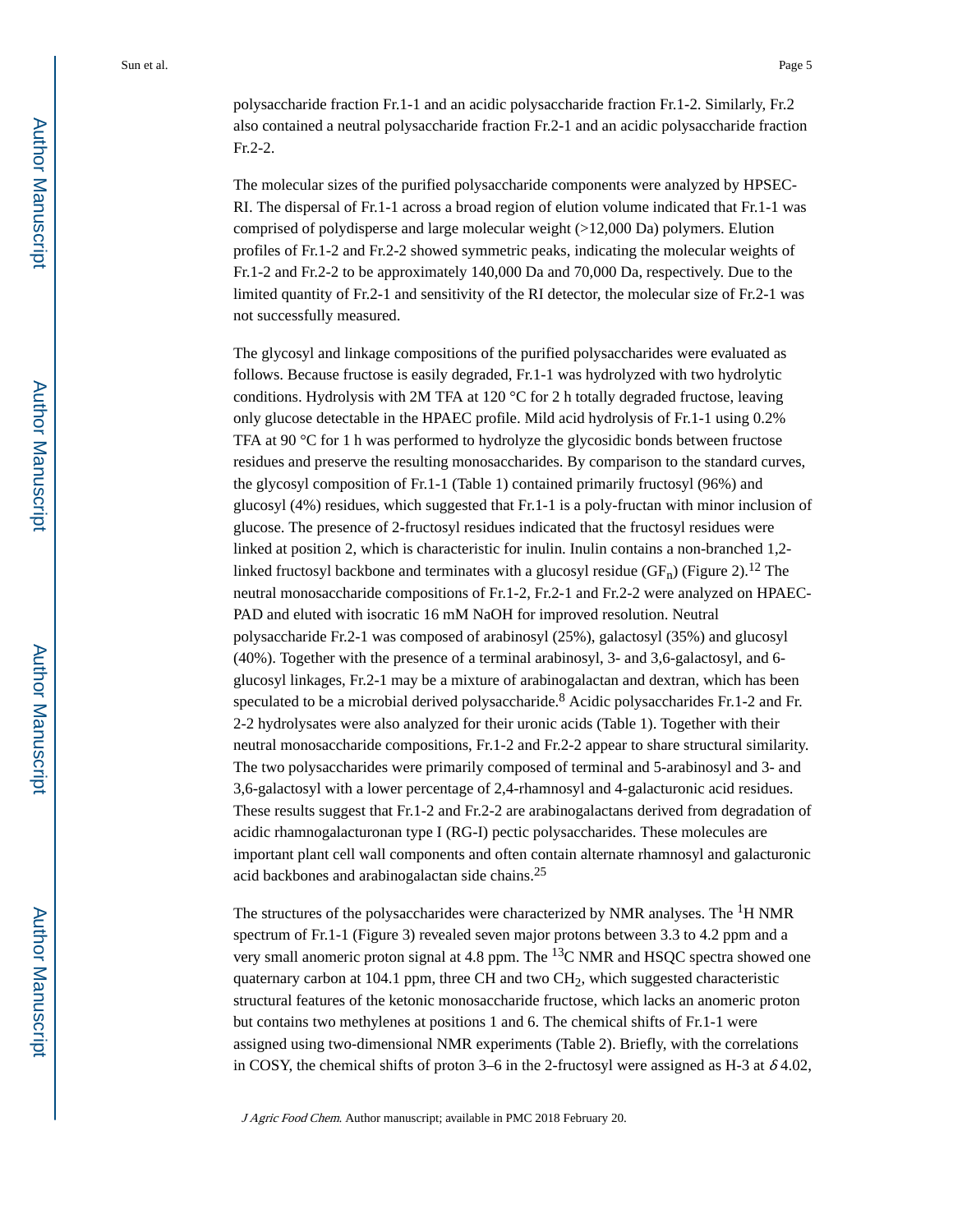H-4 at  $\delta$  3.93, H-5 at  $\delta$  3.79 and H-6 at  $\delta$  3.40/3.74. The chemical shifts of carbon 3–6 in the 2-fructosyl were assigned accordingly with correlations in HSQC spectra as C-3 at  $\delta$ 76.4, C-4 at  $\delta$  75.3, C-5 at  $\delta$  80.2 and C-6 at  $\delta$  63.3. The two doublets at  $\delta$  3.52 and  $\delta$  3.60 correlate to one carbon at  $\delta$  60.0, which were assigned as the proton and carbon chemical shifts of the H-1/C-1 methylene in 2-fructosyl. A correlation was observed between C2 and H1 in the HMBC spectrum, which further confirmed that the fructosyl residues were linked at position 2. The small proton signal at 4.8 ppm was attributed to the anomeric proton of glucose. The  ${}^{1}$ H NMR spectra of Fr.1-2, Fr.2-1 and Fr.2-2 showed only proton resonances belonging to carbohydrates (anomeric protons, 4.4-5.5 ppm; clustered resonances between 3.4 ppm and 4.0 ppm $)^{26}$ , suggesting that only polysaccharides were present in the samples. The proton resonances appearing near 1.1 ppm for Fr.1-2 and Fr.2-2 are characteristic for the rhamnose methyl group at position 5. However, further investigations on these molecules by 2D NMR analyses are needed to better define their complete structural features.

Maple syrup is widely consumed as a functional food in large part because of its phenolic constituents which are believed to impart health benefits. For example, quebecol is a phenolic compound from maple syrup<sup>27</sup> that possesses anti-inflammatory<sup>28</sup> and antiproliferative properties.<sup>29</sup> A variety of phenolic derivatives from maple syrup demonstrate free radical scavenging activity superior to that of vitamin  $C<sup>3</sup>$  Several polyphenolic molecules present in maple syrup show anti-proliferative effects through arresting cell cycles, suggesting potential effects in cancer prevention.<sup>30</sup> In addition, *in vivo* studies on phenolic-enriched maple syrup extracts have shown promising therapeutic potential for liver protection,  $31$  anti-inflammation  $32$  and anti-diabetes.  $33,34$ 

The polysaccharides dextran, arabinogalactan, and rhamnogalacturonan have been previously identified from maple syrup.<sup>8,9</sup> Dextran is a common polysaccharide synthesized from sucrose and prominently features repeating units of  $\alpha$ -6-linked glucose.<sup>35</sup> Previous studies<sup>8,9</sup> have attributed the glycosyl compositions and glycosydic linkages of arabinogalactans and rhamnogalacturonans to partially degraded pectins. Pectins are heteropolysaccharides and are one of the major structural components of plant cell walls.<sup>36</sup> The heterogeneous backbone of pectin is composed of homogalacturonan (HG) with repeating 4)-α-GalpA-(1, and rhamnogalacturonan (RG) with the alternating disaccharide 4)-α-GalpA-(1,2)-α-L-Rhap-(1,.<sup>37</sup> Arabinogalactan, a major side chain branched at C-4 of rhamnosyl residues, contains a linear 6-linked galactan substituted at C-3 with arabinoses.<sup>38</sup>

Herein, inulin is being reported from maple syrup for the first time. Inulins are widely present in several plant families including Liliaceae, Amaryllidaceae, Gramineae, and Compositae. Many edible fruits and vegetables such as banana, onion, artichoke, chicory roots, garlic, and leek contain inulin.<sup>39</sup> However, this study is the first report of inulin-type fructooligosaccharides isolated from xylem sap of higher plants. The identification of inulin in maple syrup, along with its presence in other natural plant-derived sweeteners including agave $40$  and stevia, $41$  raises the possibility of this prebiotic polysaccharide potentially contributing to the overall health benefits reported for these foods.

Ecologically, besides serving as an energy storage carbohydrate, plant cells regulate osmotic potential by quickly altering the degree of polymerization of inulin. This function allows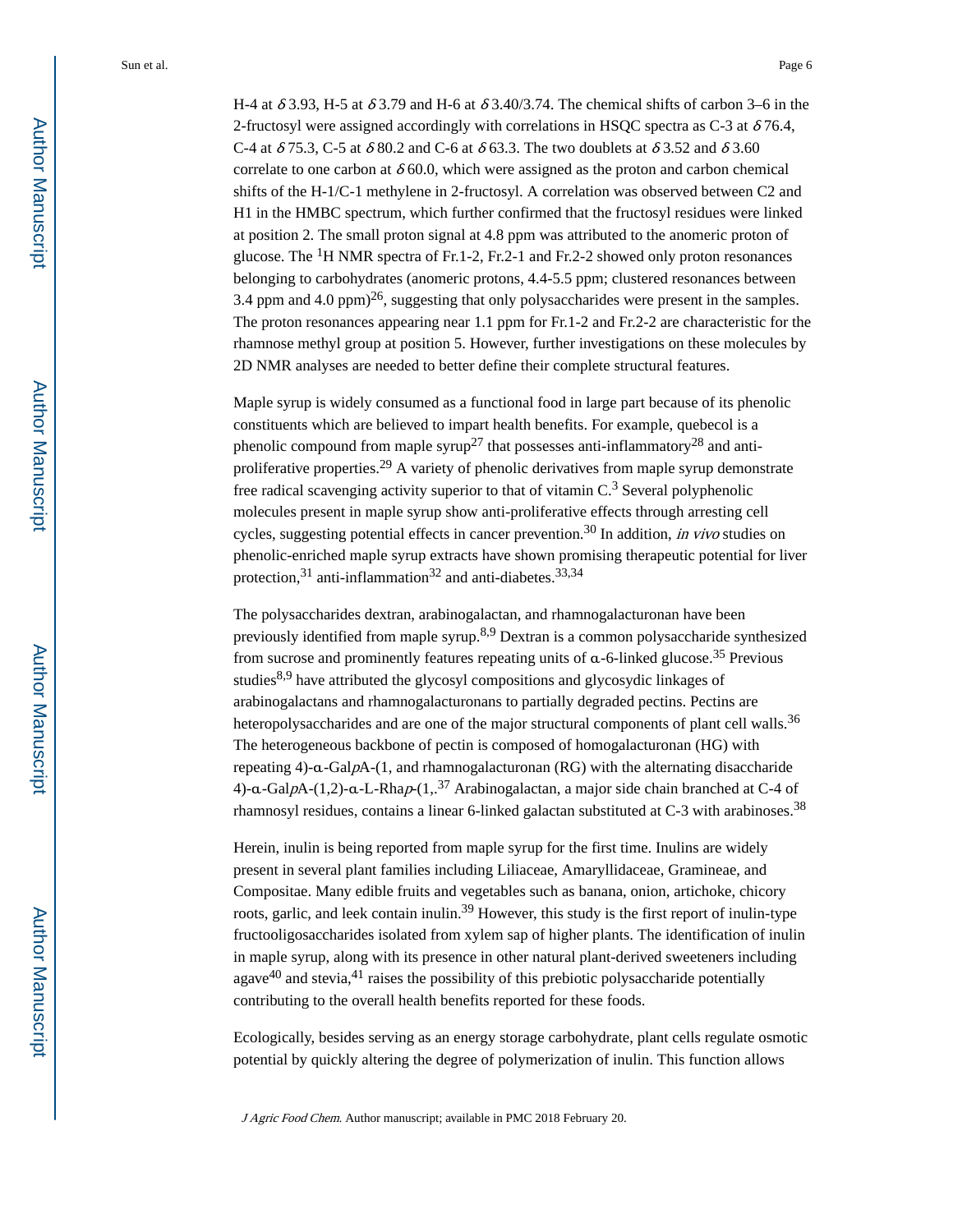plants to withstand cold temperatures and dehydration.<sup>42,43</sup> This phenomenon also encourages future investigations on the quantity of inulin present in maple sap collected at various times during the tapping season to potentially maximize its inclusion in maplederived food products.

In addition to its low caloric value, the prebiotic effects of inulin have been reported.<sup>19,44-46</sup> Because inulin passes through the human upper gastrointestinal tract (GIT) intact, it interacts primarily with human gut microbiota. Prebiotic molecules such as inulin<sup>47,48</sup> have been shown to selectively enhance the growth of beneficial bacteria, such as species of Bifidobacterium and Lactobacillus, while suppressing the growth of pathogenic strains.

In this study, the presence of inulin in maple syrup potentially supports an investigation by Cochu *et al.*<sup>49</sup> who compared the growth of probiotic *Lactobacillus* sp. when using raw maple sap and sucrose as carbon sources. Results showed that maple sap based media increased the viable cell counts of two strains of lactobacilli, Lactobacillus helveticus R0052 and Lactobacillus acidophilus AC-10, and enhanced their lactic acid production. This study suggested that molecules in the raw maple sap possess prebiotic effects and potentially provide health benefits to the GIT. Evidence<sup>44,46</sup> shows that bifidobacteria and lactobacilli have different preferences for utilizing inulin-type fructooligosaccharides of different chain lengths. This suggests that despite having the same repeating unit, maple syrup-derived inulin could potentially have unique effects on GIT bacteria. Thus, while our finding that maple syrup contains inulin adds to the potential health benefits of this food, the overall contribution of this inulin polysaccharide remains unclear given the lack of supporting in vivo data. Further investigation to clarify the contributions of inulin to the overall benefits of maple syrup is currently being pursued by our group.

## **Supplementary Material**

Refer to Web version on PubMed Central for supplementary material.

#### **Acknowledgments**

Instruments used for mass spectrometry and other analyses were supported through an Institutional Development Award (IDeA) from the National Institute of General Medical Sciences of the National Institute of Health (grant number 2 P20 GM103430). NMR data were acquired on instruments supported in part by the National Science Foundation EPSCoR Cooperative Agreement #EPS-1004057.

#### **Funding**

The authors gratefully acknowledge the Federation of Quebec Maple Syrup Producers (Longueuil, Quebec, Canada) and Agriculture and Agri-Food Canada for funding of this research project.

#### **References**

- 1. Ball DW. The chemical composition of maple syrup. J Chem Educ. 2007; 84:1647.
- 2. Perkins TD, van den Berg AK. Maple syrup-production, composition, chemistry, and sensory characteristics. Adv Food Nutr Res. 2009; 56:101–143. [PubMed: 19389608]
- 3. Li L, Seeram NP. Maple syrup phytochemicals include lignans, coumarins, a stilbene, and other previously unreported antioxidant phenolic compounds. J Agric Food Chem. 2010; 58:11673– 11679. [PubMed: 21033720]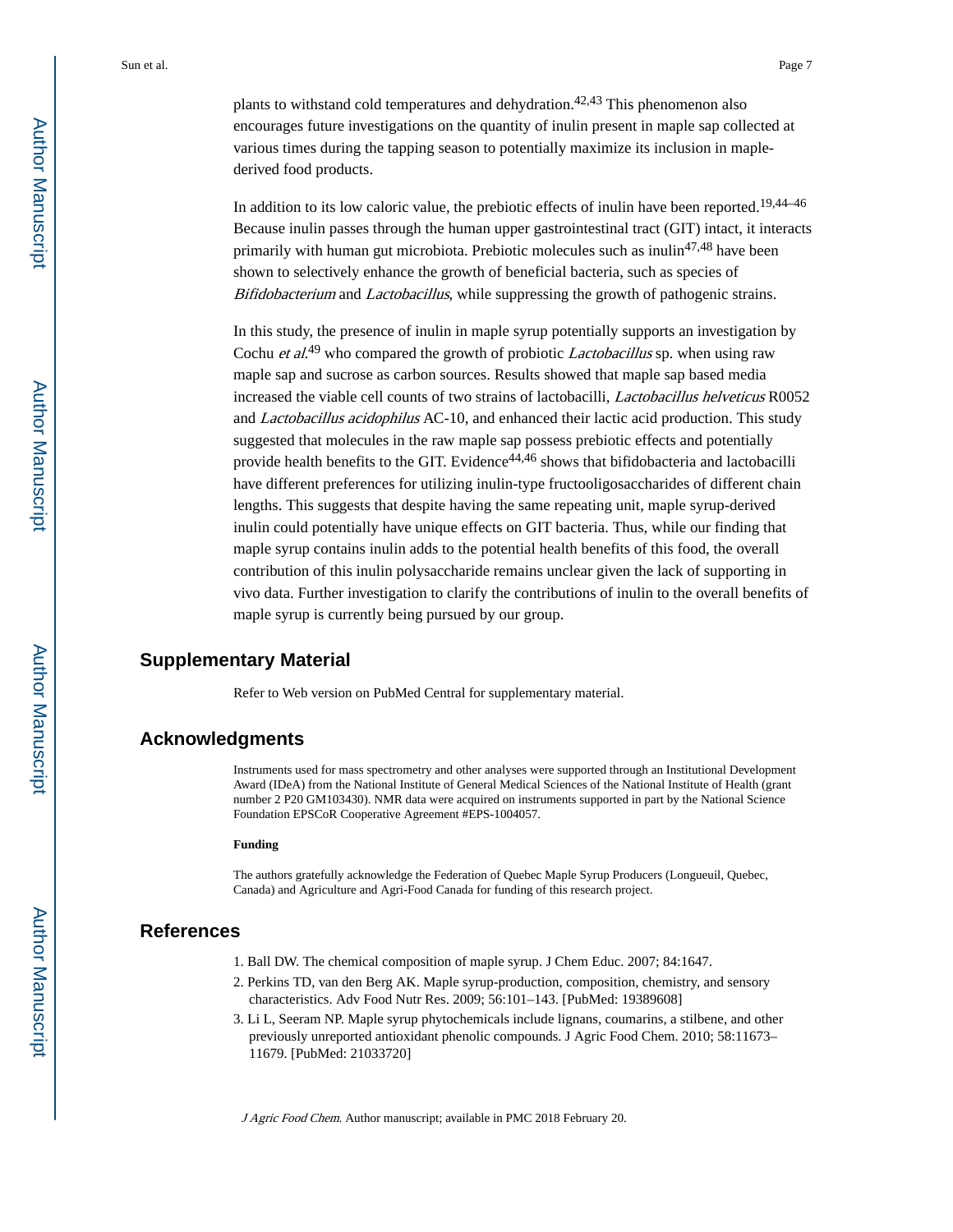- 4. Legault J, Girard-Lalancette K, Grenon C, Dussault C, Pichette A. Antioxidant activity, inhibition of nitric oxide overproduction, and in vitro antiproliferative effect of maple sap and syrup from Acer saccharum. J Med Food. 2010; 13:460–468. [PubMed: 20132041]
- 5. Thériault M, Caillet S, Kermasha S, Lacroix M. Antioxidant, antiradical and antimutagenic activities of phenolic compounds present in maple products. Food Chem. 2006; 98:490–501.
- 6. Hawco CLA, Wang Y, Taylor M, Weaver DF. A maple syrup extract prevents β-amyloid aggregation. Can J Neurol Sci. 2016; 43:198–201. [PubMed: 26336085]
- 7. Aaron C, Beaudry G, Parker JA, Therrien M. Maple syrup decreases TDP-43 proteotoxicity in a Caenorhabditis elegans model of amyotrophic lateral sclerosis (ALS). J Agric Food Chem. 2016; 64:3338–3344. [PubMed: 27071850]
- 8. Storz G, Darvill AG, Albersheim P. Characterization of polysaccharides isolated from maple syrup. Phytochemistry. 1986; 25:437–441.
- 9. Adams GA, Bishop CT. Constitution of an arabinogalactan from maple sap. Can J Chem. 2011; 38:2380–2386.
- 10. Flamm G, Glinsmann W, Kritchevsky D, Prosky L, Roberfroid M. Inulin and oligofructose as dietary fiber: a review of the evidence. Crit Rev Food Sci Nutr. 2001; 41:353–362. [PubMed: 11497328]
- 11. Apolinário AC, de Lima Damasceno BPG, de Macêdo Beltrão NE, Pessoa A, Converti A, da Silva JA. Inulin-type fructans: a review on different aspects of biochemical and pharmaceutical technology. Carbohydr Polym. 2014; 101:368–378. [PubMed: 24299785]
- 12. Cérantola S, Kervarec N, Pichon R, Magné C, Bessieres M-A, Deslandes E. NMR characterisation of inulin-type fructooligosaccharides as the major water-soluble carbohydrates from *Matricaria* maritima (L.). Carbohydr Res. 2004; 339:2445–2449. [PubMed: 15388360]
- 13. Mancilla-Margalli NA, López MG. Water-soluble carbohydrates and fructan structure patterns from Agave and Dasylirion species. J Agric Food Chem. 2006; 54:7832–7839. [PubMed: 17002459]
- 14. Mussatto SI, Mancilha IM. Non-digestible oligosaccharides: A review. Carbohydr Polym. 2007; 68:587–597.
- 15. Mensink MA, Frijlink HW, van der Voort Maarschalk K, Hinrichs WLJ. Inulin, a flexible oligosaccharide. II: Review of its pharmaceutical applications. Carbohydr Polym. 2015; 134:418– 428. [PubMed: 26428143]
- 16. Seifert S, Watzl B. Inulin and oligofructose: review of experimental data on immune modulation. J Nutr. 2007; 137:2563S–2567S. [PubMed: 17951503]
- 17. Pool-Zobel BL. Inulin-type fructans and reduction in colon cancer risk: review of experimental and human data. Br J Nutr. 2005; 93:S73–S90. [PubMed: 15877900]
- 18. Kolida S, Tuohy K, Gibson GR. Prebiotic effects of inulin and oligofructose. Br J Nutr. 2002; 87:S193–S197. [PubMed: 12088518]
- 19. Kolida S, Gibson GR. Prebiotic capacity of inulin-type fructans. J Nutr. 2007; 137:2503S–2506S. [PubMed: 17951493]
- 20. Kritchevsky D. The rationale behind the use of diet and dietary ingredients to lower blood cholesterol levels. Trends Food Sci Technol. 1994; 5:219–224.
- 21. Masuko T, Minami A, Iwasaki N, Majima T, Nishimura S-I, Lee YC. Carbohydrate analysis by a phenol-sulfuric acid method in microplate format. Anal Biochem. 2005; 339:69–72. [PubMed: 15766712]
- 22. Sun J, Marais JPJ, Khoo C, LaPlante K, Vejborg RM, Givskov M, Tolker-Nielsen T, Seeram NP, Rowley DC. Cranberry (Vaccinium macrocarpon) oligosaccharides decrease biofilm formation by uropathogenic Escherichia coli. J Funct Foods. 2015; 17:235–242. [PubMed: 26613004]
- 23. Nguyen SK, Sophonputtanaphoca S, Kim E, Penner MH. Hydrolytic methods for the quantification of fructose equivalents in herbaceous biomass. Appl Biochem Biotechnol. 2009; 158:352–361. [PubMed: 19333562]
- 24. York WS, Darvill AG, McNeil M, Stevenson TT. Isolation and characterization of plant cell walls and cell wall components. Methods Enzymol. 1986; 118:3–40.
- 25. Yapo BM. Rhamnogalacturonan-I: a structurally puzzling and functionally versatile polysaccharide from plant cell walls and mucilages. Polym Rev. 2011; 51:391–413.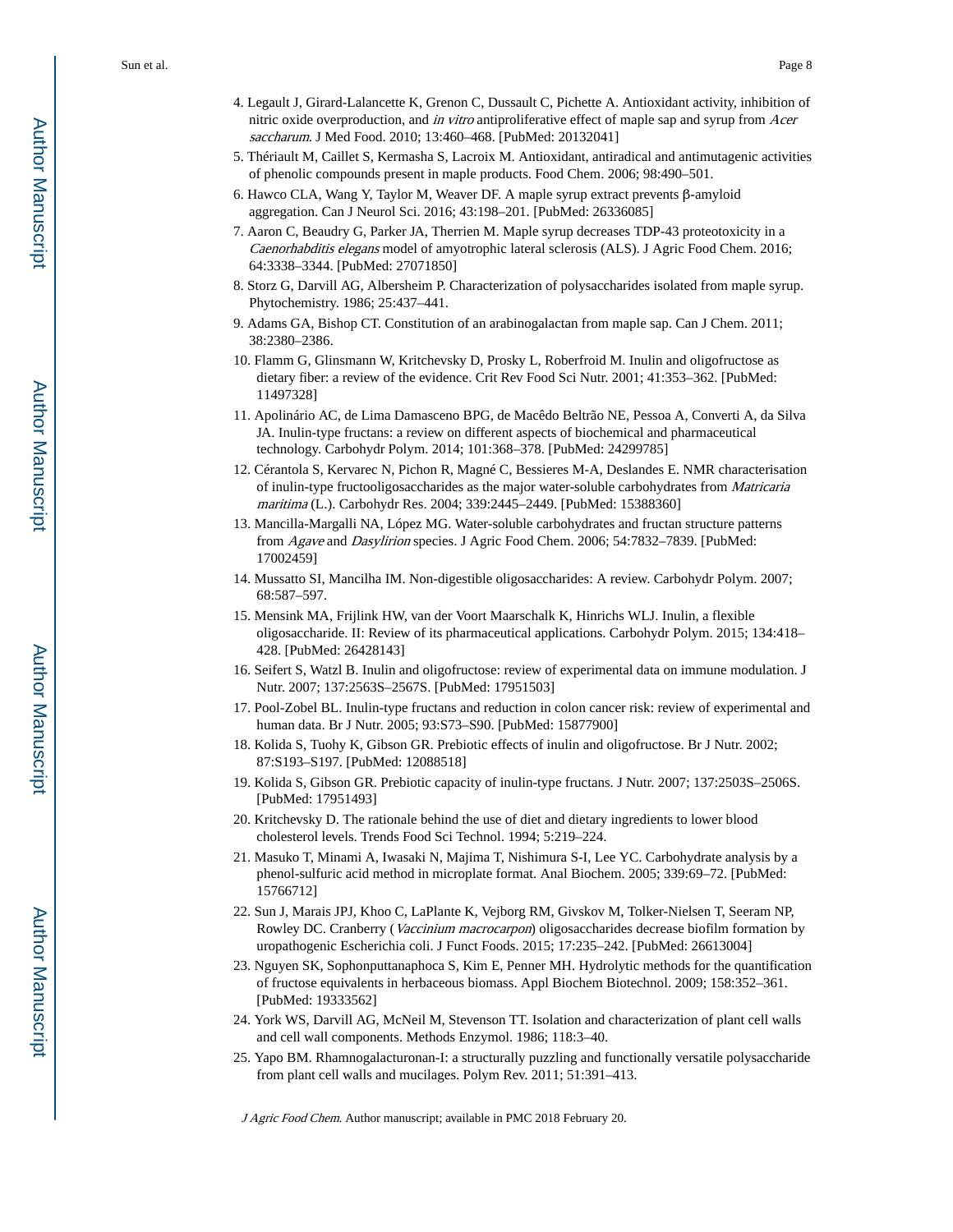- 26. Bubb WA. NMR spectroscopy in the study of carbohydrates: Characterizing the structural complexity. Concepts Magn Reson. 2003; 19A:1–19.
- 27. Li L, Seeram NP. Quebecol, a novel phenolic compound isolated from Canadian maple syrup. J Funct Foods. 2011; 3:125–128.
- 28. Cardinal S, Azelmat J, Grenier D, Voyer N. Anti-inflammatory properties of quebecol and its derivatives. Bioorg Med Chem Lett. 2016; 26:440–444. [PubMed: 26691759]
- 29. Pericherla K, Shirazi AN, Kameshwara Rao V, Tiwari RK, DaSilva N, McCaffrey KT, Beni YA, González-Sarrías A, Seeram NP, Parang K, Kumar A. Synthesis and antiproliferative activities of quebecol and its analogs. Bioorg Med Chem Lett. 2013; 23:5329–5331. [PubMed: 23953195]
- 30. González-Sarrías A, Li L, Seeram NP. Anticancer effects of maple syrup phenolics and extracts on proliferation, apoptosis, and cell cycle arrest of human colon cells. J Funct Foods. 2012; 4:185– 196.
- 31. Watanabe Y, Kamei A, Shinozaki F, Ishijima T, Iida K, Nakai Y, Arai S, Abe K. Ingested maple syrup evokes a possible liver-protecting effect-physiologic and genomic investigations with rats. Biosci, Biotechnol Biochem. 2011; 75:2408–2410. [PubMed: 22146721]
- 32. Kamei A, Watanabe Y, Shinozaki F, Yasuoka A, Kondo T, Ishijima T, Toyoda T, Arai S, Abe K. Administration of a maple syrup extract to mitigate their hepatic inflammation induced by a highfat diet: a transcriptome analysis. Biosci, Biotechnol Biochem. 2015; 79:1893–1897. [PubMed: 25982262]
- 33. St-Pierre P, Pilon G, Dumais V, Dion C, Dubois M-J, Dubé P, Desjardins Y, Marette A. Comparative analysis of maple syrup to other natural sweeteners and evaluation of their metabolic responses in healthy rats. J Funct Foods. 2014; 11:460–471.
- 34. Nagai N, Ito Y, Taga A. Comparison of the enhancement of plasma glucose levels in type 2 diabetes Otsuka Long-Evans Tokushima Fatty rats by oral administration of sucrose or maple syrup. J Oleo Sci. 2013; 62:737–743. [PubMed: 24005018]
- 35. Hehre EJ. Studies on the enzymatic systhesis of dextran from sucrose. J Biol Chem. 1946; 163:221–233. [PubMed: 21023643]
- 36. Ridley BL, O'Neill MA, Mohnen DA. Pectins: structure, biosynthesis, and oligogalacturoniderelated signaling. Phytochemistry. 2001; 57:929–967. [PubMed: 11423142]
- 37. Caffall KH, Mohnen D. The structure, function, and biosynthesis of plant cell wall pectic polysaccharides. Carbohydr Res. 2009; 344:1879–1900. [PubMed: 19616198]
- 38. Cipriani TR, Mellinger CG, de Souza LM, Baggio CH, Freitas CS, Marques MCA, Gorin PAJ, Sassaki GL, Iacomini M. A Polysaccharide from a tea (Infusion) of Maytenus ilicifolia leaves with anti-ulcer protective effects. J Nat Prod. 2006; 69:1018–1021. [PubMed: 16872136]
- 39. Coussement PA. Inulin and oligofructose: safe intakes and legal status. J Nutr. 1999; 129:1412S– 7S. [PubMed: 10395609]
- 40. López MG, Mancilla-Margalli NA, Mendoza-Diaz G. Molecular structures of fructans from Agave tequilana Weber var. azul. J Agric Food Chem. 2003; 51:7835–7840. [PubMed: 14690361]
- 41. de Oliveira AJB, Gonçalves RAC, Chierrito TPC, Santos dos MM, de Souza LM, Gorin PAJ, Sassaki GL, Iacomini M. Structure and degree of polymerisation of fructooligosaccharides present in roots and leaves of Stevia rebaudiana (Bert.) Bertoni. Food Chem. 2011; 129:305–311.
- 42. Niness KR. Inulin and oligofructose: What are they? J Nutr. 1999; 129:1402S–1406s. [PubMed: 10395607]
- 43. Boeckner LS, Schnepf MI, Tungland BC. Inulin: a review of nutritional and health implications. Adv Food Nutr Res. 2001; 43:1–63. [PubMed: 11285681]
- 44. Rossi M, Corradini C, Amaretti A, Nicolini M, Pompei A, Zanoni S, Matteuzzi D. Fermentation of fructooligosaccharides and inulin by bifidobacteria: a comparative study of pure and fecal cultures. Appl Environ Microbiol. 2005; 71:6150–6158. [PubMed: 16204533]
- 45. Barboza M, Sela DA, Pirim C, LoCascio RG, Freeman SL, German JB, Mills DA, Lebrilla CB. Glycoprofiling bifidobacterial consumption of galacto-oligosaccharides by mass spectrometry reveals strain-specific, preferential consumption of glycans. Appl Environ Microbiol. 2009; 75:7319–7325. [PubMed: 19801485]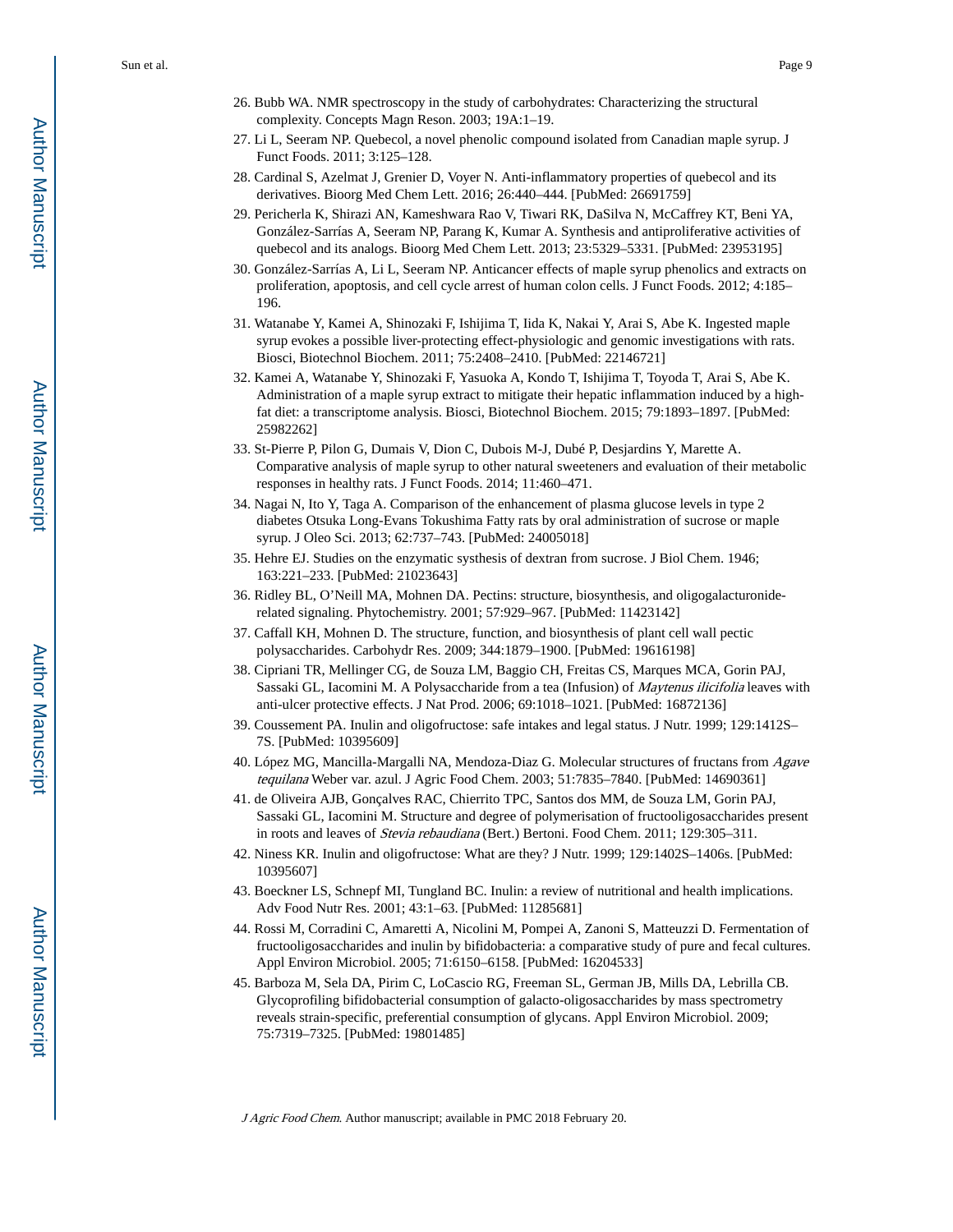- 46. Saulnier DMA, Molenaar D, de Vos WM, Gibson GR, Kolida S. Identification of prebiotic fructooligosaccharide metabolism in Lactobacillus plantarum WCFS1 through microarrays. Appl Environ Microbiol. 2007; 73:1753–1765. [PubMed: 17261521]
- 47. Saad N, Delattre C, Urdaci M, Schmitter JM, Bressollier P. An overview of the last advances in probiotic and prebiotic field. LWT-Food Sci Technol. 2013; 50:1–16.
- 48. Tako E, Glahn RP, Welch RM, Lei X, Yasuda K, Miller DD. Dietary inulin affects the expression of intestinal enterocyte iron transporters, receptors and storage protein and alters the microbiota in the pig intestine. Br J Nutr. 2008; 99:472–480. [PubMed: 17868492]
- 49. Cochu A, Fourmier D, Halasz A, Hawari J. Maple sap as a rich medium to grow probiotic lactobacilli and to produce lactic acid. Lett Appl Microbiol. 2008; 47:500–507. [PubMed: 19120917]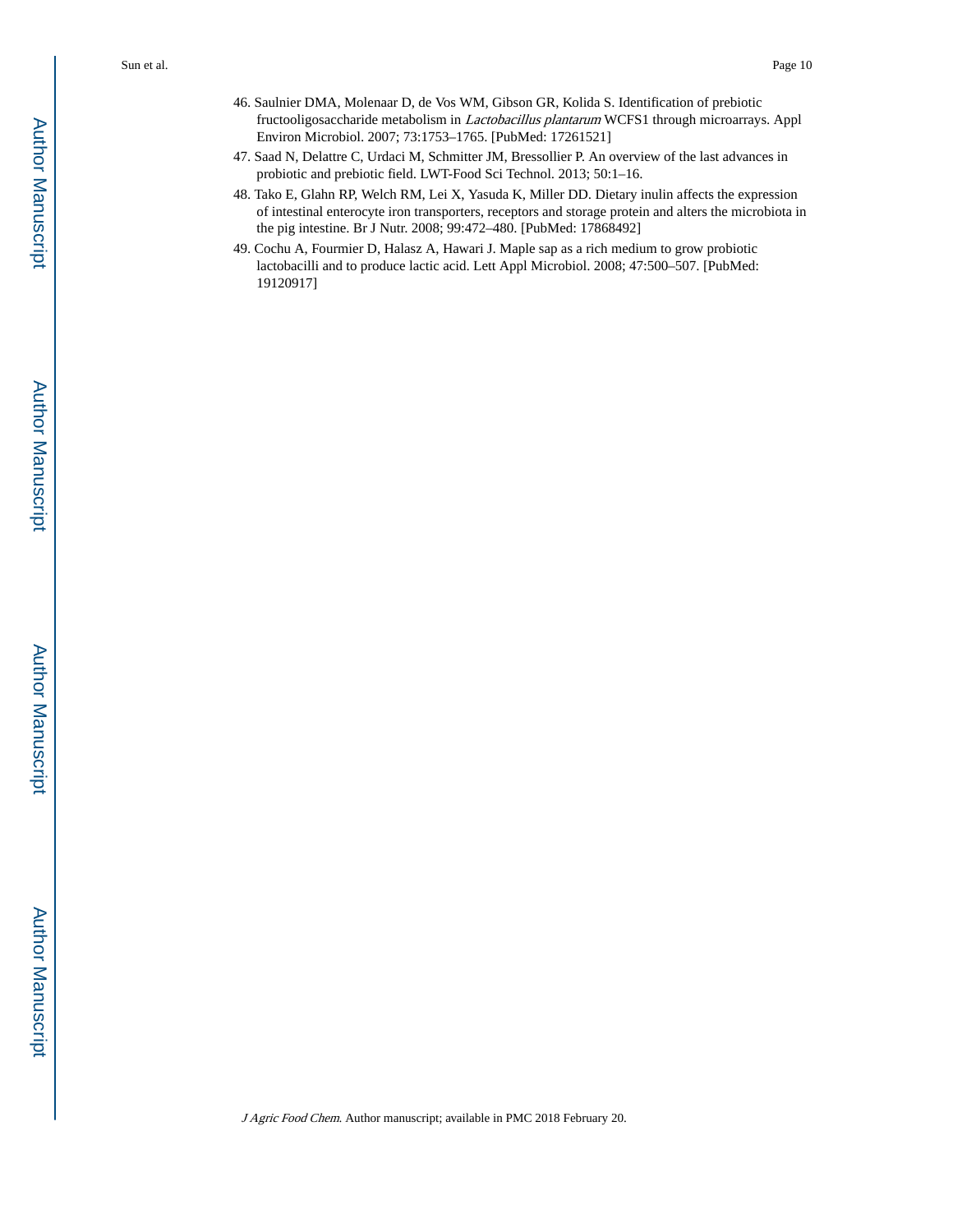

**Figure 1.**  The elution profile of Fr.1 by anion exchange chromatography.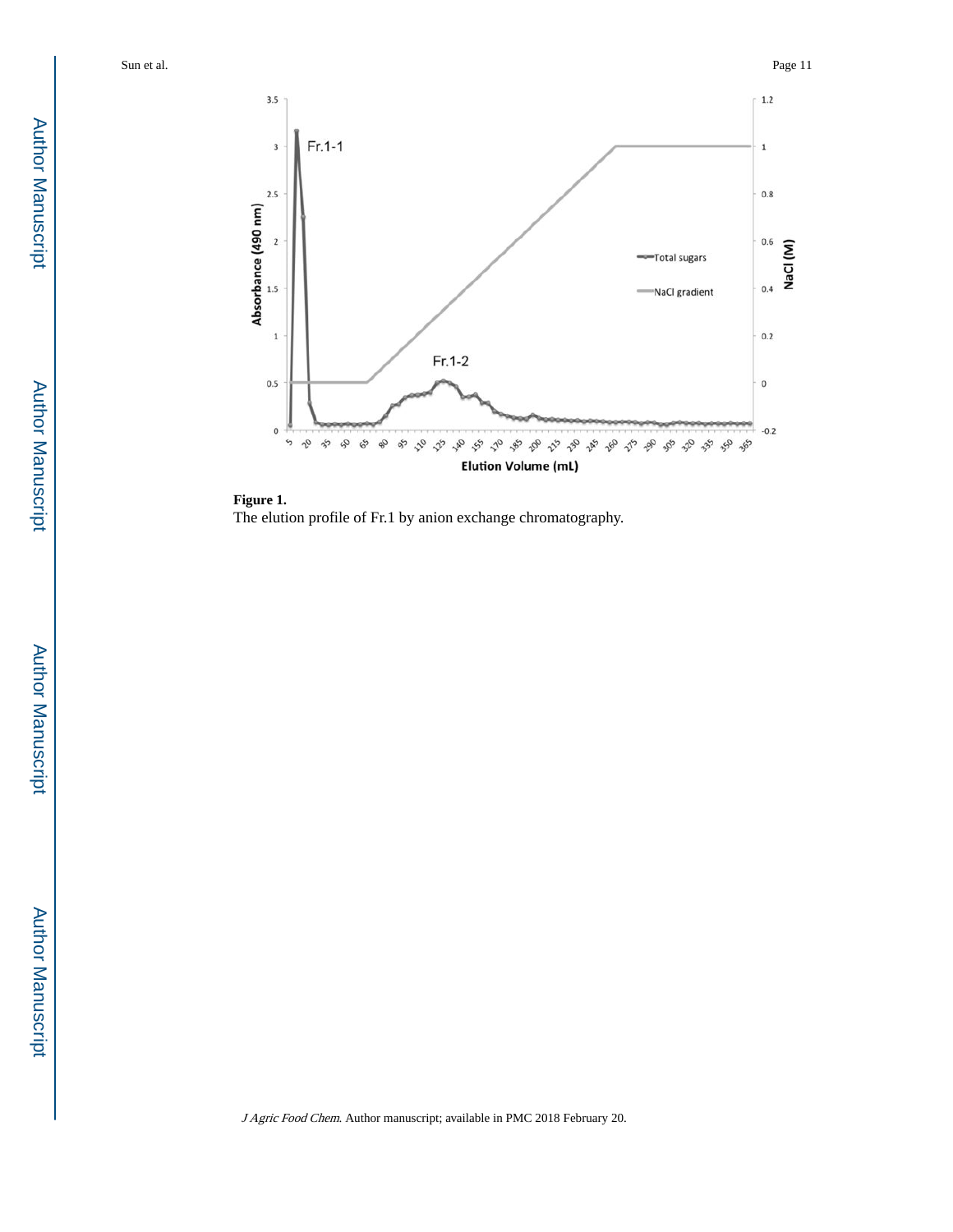

**Figure 2.**  General chemical structure of inulin.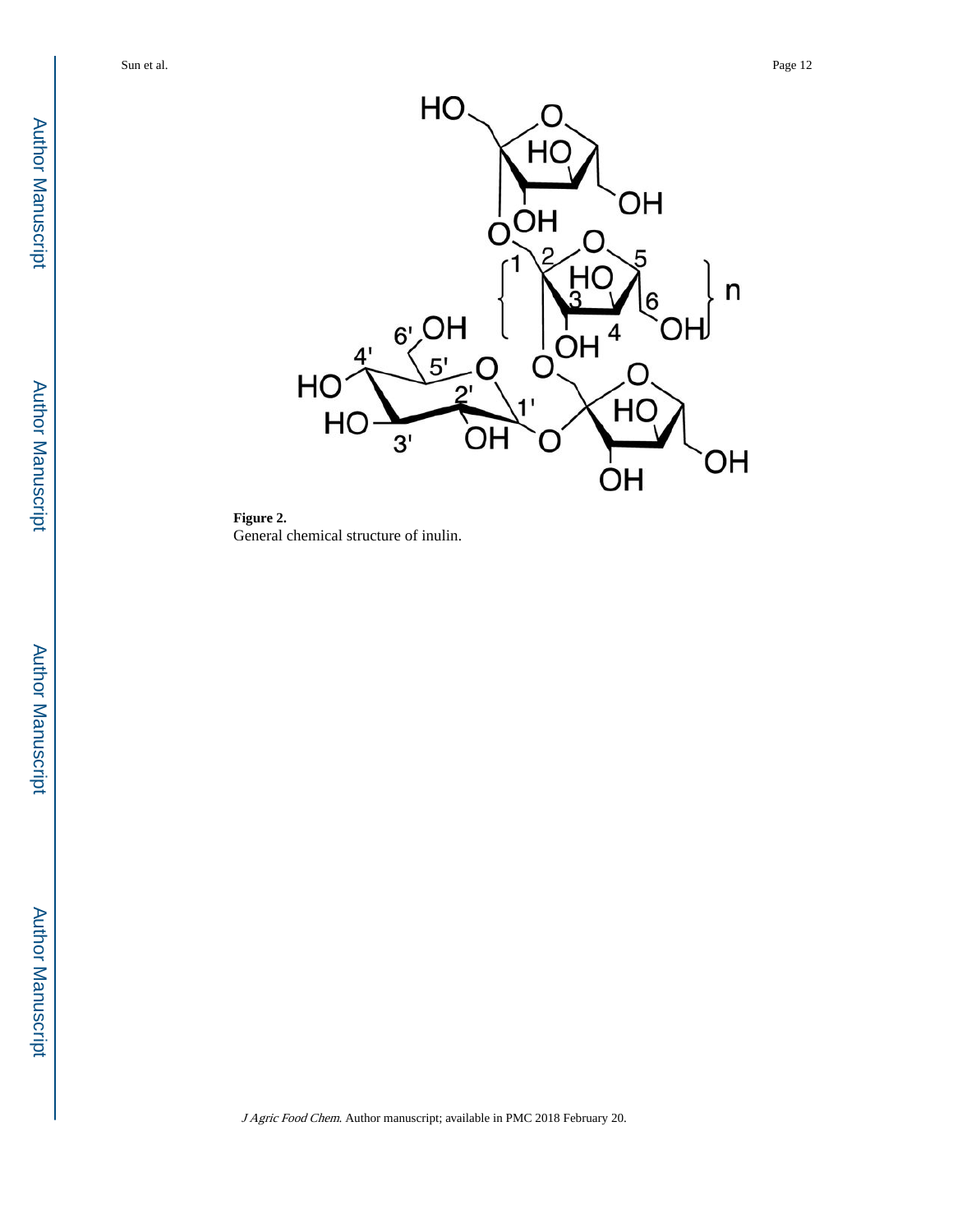

# **Figure 3.**

<sup>1</sup>H NMR spectrum of Fr.1-1.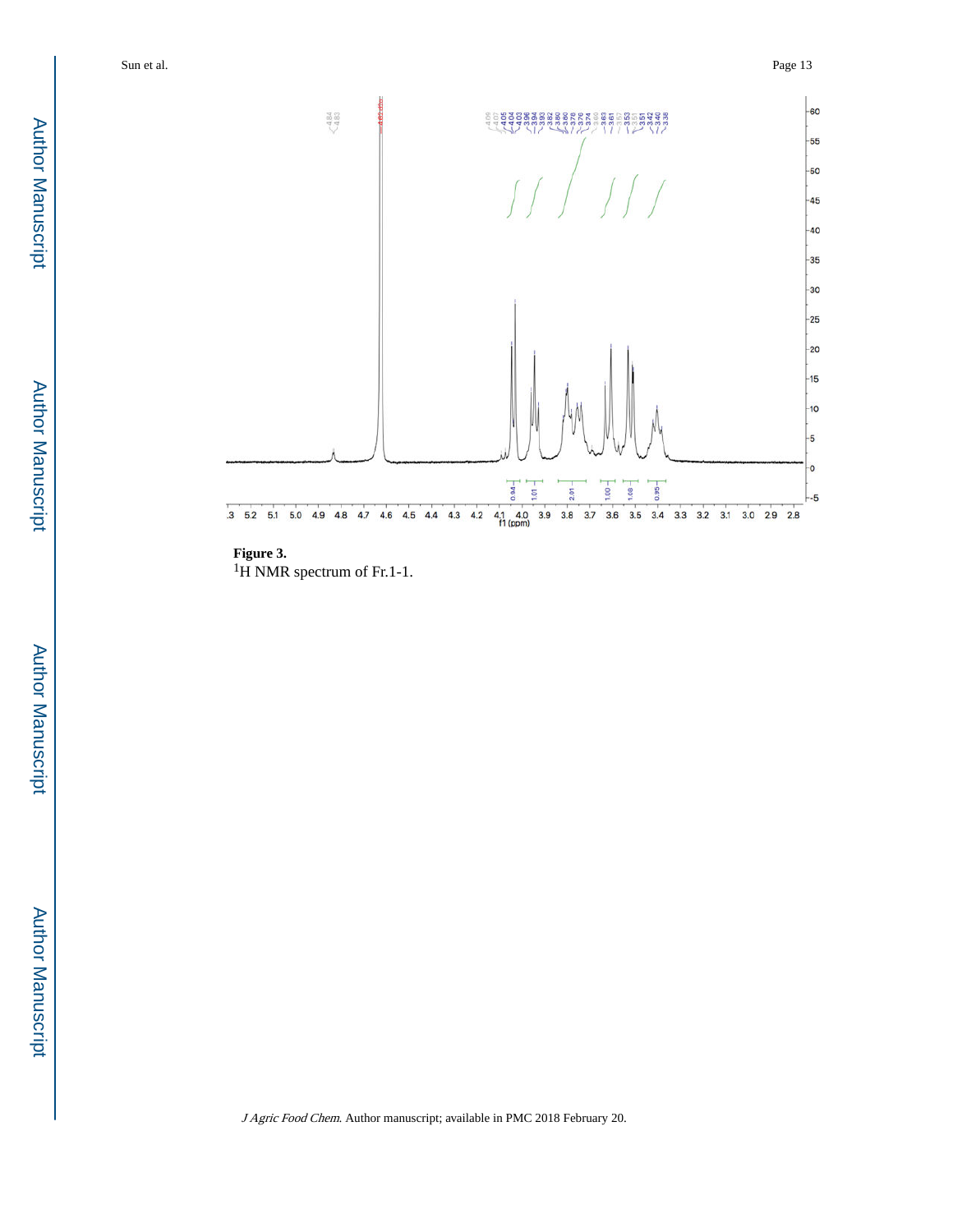#### **Table 1**

Glycosyl compositions of Fr.1-1, Fr.1-2, Fr.2-1 and Fr.2-2.

| Glycosyl residue Fr.1-1 |        | $Fr.1-2$ | $Fr.2-1$ | $Fr.2-2$ |  |  |
|-------------------------|--------|----------|----------|----------|--|--|
|                         | Mole % |          |          |          |  |  |
| Rhamnosyl               | 0      | 9        |          |          |  |  |
| Arabinosyl              |        | 35       | 25       | 42       |  |  |
| Galactosyl              |        | 47       | 35       | 40       |  |  |
| Glucosyl                | 4      | 1        | 40       | 2        |  |  |
| Mannosyl                | 0      | 1        | 0        | 2        |  |  |
| Fructosyl               | 96     | 0        | 0        | 0        |  |  |
| Galacturonic acid       |        |          |          |          |  |  |